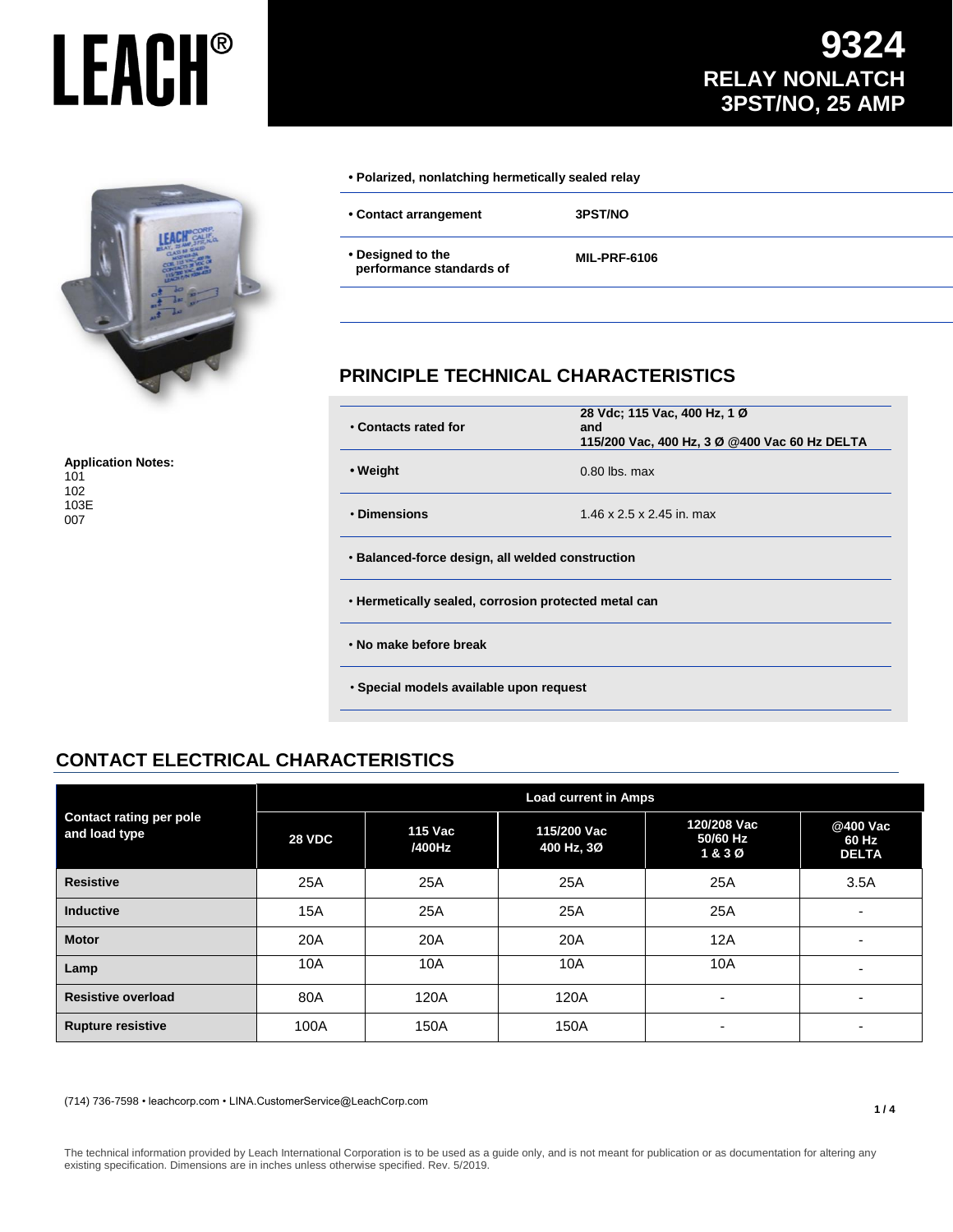# **LEACH®**

#### **COIL CHARACTERISTICS (Vdc)**

| <b>COIL DATA</b>                         | 28 Vdc | 115 Vac 400 Hz | 115 Vac<br>50/60 Hz | <b>Suppressed Vdc</b> |
|------------------------------------------|--------|----------------|---------------------|-----------------------|
| Nominal operating voltage                | 28     | 115            | 115                 | 28                    |
| <b>Maximum operating voltage</b>         | 29     | 128            | 124                 | 29                    |
| Maximum Pick-up voltage @ +125° C        | 18     | 95             | 95                  | 18                    |
| Drop-out voltage, max                    |        | 40             | 40                  |                       |
| Coil resistance $\Omega$ ± 10% at +25° C | 160    |                |                     | 160                   |
| Coil current max. mA at +25° C           |        | 55             | 60                  |                       |

#### **GENERAL CHARACTERISTICS**

| <b>Temperature range</b>                               | -70 $^{\circ}$ C to +125 $^{\circ}$ C           |  |  |
|--------------------------------------------------------|-------------------------------------------------|--|--|
| Dielectric strength at sea level all points            |                                                 |  |  |
| All circuits to ground and circuit to circuit          | 1500 Vrms / 50 Hz                               |  |  |
| Coil to ground                                         | 1250 Vrms / 50 Hz                               |  |  |
| Dielectric strength at altitude 80,000 ft              | 500 Vrms / 50Hz<br>(250 Vrms gasket compressed) |  |  |
| <b>Insulation resistance</b>                           |                                                 |  |  |
| Initial (500 Vdc)                                      | 100 M $\Omega$ min                              |  |  |
| <b>Sinusoidal vibration</b>                            | 10G (55 to 1500 Hz)                             |  |  |
| <b>Mechanical shock</b>                                | 50 G / 11 ms                                    |  |  |
| Maximum contact opening time under vibration and shock | $10 \mu$ sec                                    |  |  |
| Operate time at nominal voltage                        |                                                 |  |  |
| <b>DC</b>                                              | 20 ms max                                       |  |  |
| <b>AC</b>                                              | 20 ms max                                       |  |  |
| Release time at nominal voltage                        |                                                 |  |  |
| <b>DC</b>                                              | 10 ms max                                       |  |  |
| <b>AC</b>                                              | 50 ms max                                       |  |  |
| Contact make bounce at nominal voltage                 | 2 ms max                                        |  |  |

Unless otherwise noted, the specified temperature range applies to all relay characteristics.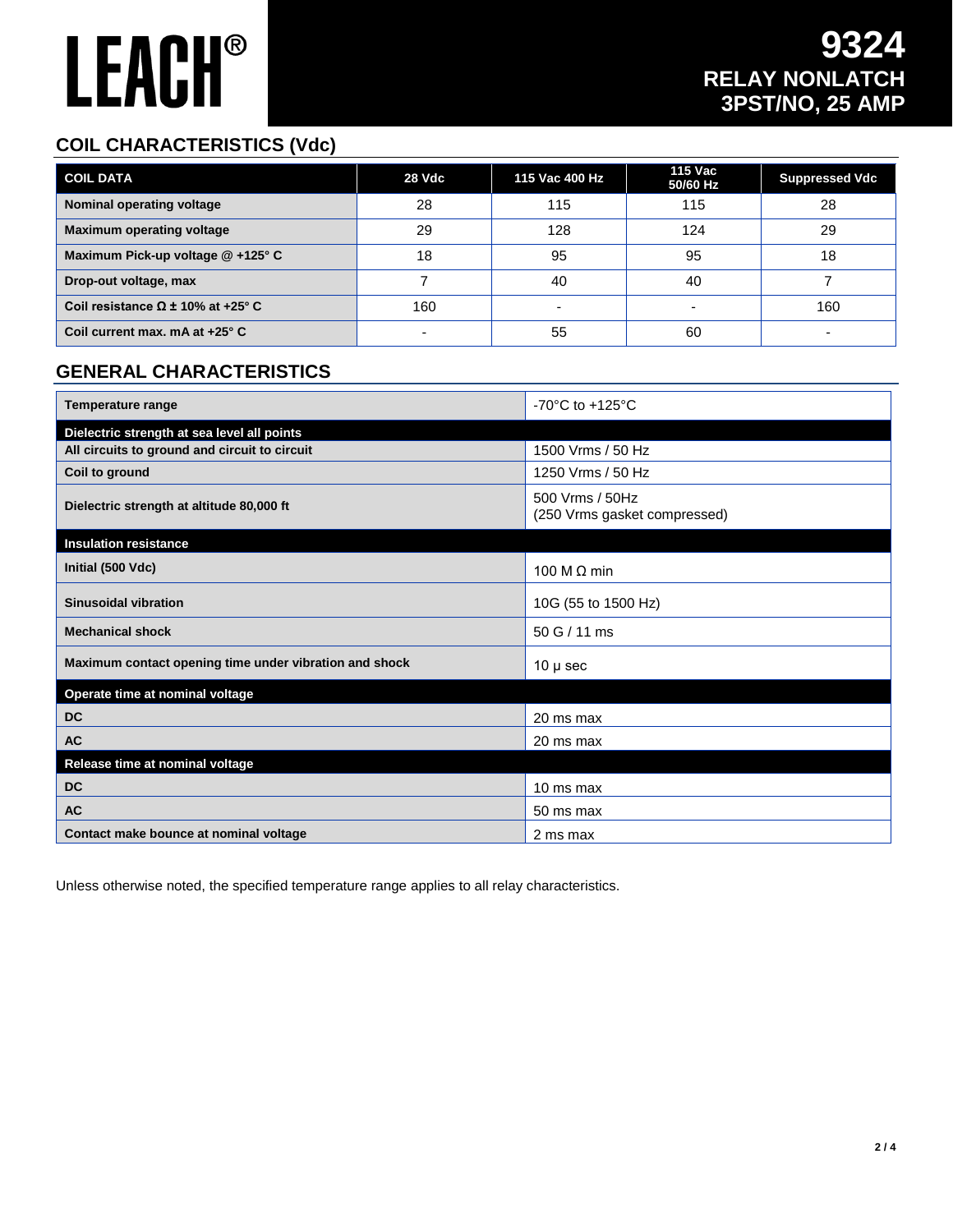## **LEACH®**

### **9324 RELAY NONLATCH 3PST/NO, 25 AMP**

Dimensions in inches Tolerances, unless otherwise specified  $XXX \pm .010$  $XX \pm .03$ 

#### **MOUNTING STYLES**

#### **MOUNTING STYLE 1**



### **MOUNTING STYLE 2**



LETTERS AND NUMBERS ARE FOR REFERENCE<br>ONLY AND DO NOT APPEAR ON HEADER<br>LES CHIFFRES ET LES LETTRES SONT POUR LA REFERENCE UNIQUEMENT, ELLES N'APPARAISSENT PAS SUR LA TETE

| <b>MODEL NUMBER</b> | <b>WEIGHT (MAX)</b> |
|---------------------|---------------------|
| 9324-8214           | .50 <sub>LB</sub>   |
| 9324-8215           | .50 <sub>LB</sub>   |
| 9324-10126          | .50 <sub>LB</sub>   |
| 9324-10314          | $.51 \text{ LB}$    |



SUGGESTED MOUNTING HOLE LAYOUT FOR STUD MOUNTING **SUGGESTION DE LA DISPOSITION DES TROUS** DE MONTAGE POUR MONTAGE AVEC GOUJON



SUGGESTED MOUNTING HOLE LAYOUT FOR BRACKET MOUNTING **SUGGESTION DE LA DISPOSITION DES TROUS** DE MONTAGE POUR MONTAGE SUR STRUCTURE